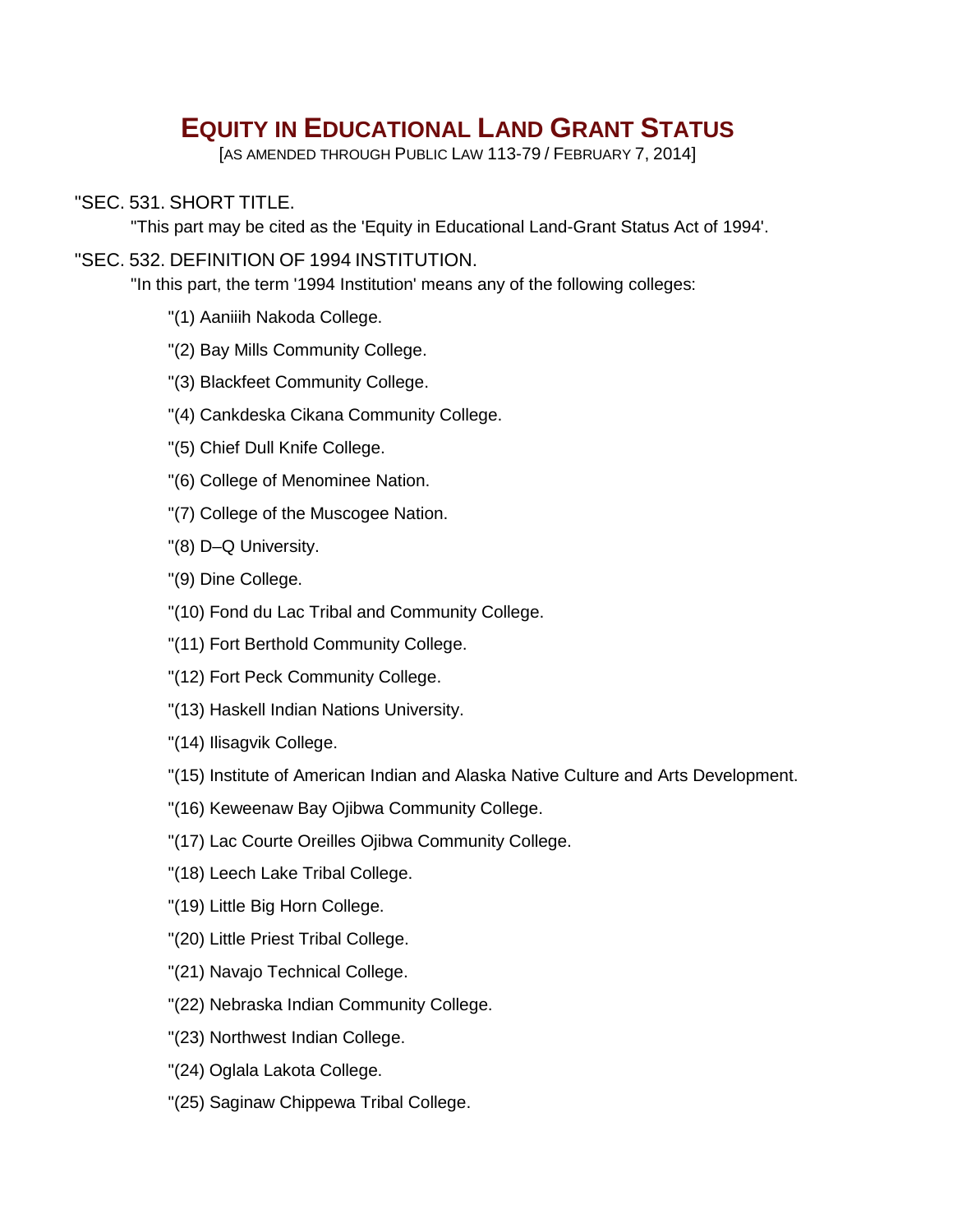"(26) Salish Kootenai College.

"(27) Sinte Gleska University.

"(28) Sisseton Wahpeton College.

"(29) Sitting Bull College.

"(30) Southwestern Indian Polytechnic Institute.

"(31) Stone Child College.

"(32) Tohono O'odham Community College.

"(33) Turtle Mountain Community College.

"(34) United Tribes Technical College.

"(35) White Earth Tribal and Community College.

"SEC. 533. LAND-GRANT STATUS FOR 1994 INSTITUTIONS.

"(a) In General.-

"(1) Status of 1994 institutions.-Except as provided in paragraph (2), 1994 Institutions shall be considered land-grant colleges established for the benefit of agriculture and the mechanic arts in accordance with the provisions of the Act of July 2, 1862 (12 Stat. 503; 7 U.S.C. 301 et seq.) (commonly known as the First Morrill Act).

"(2) 1994 institutions.-(A) 1994 Institutions shall not be considered as land-grant colleges that are eligible to receive funding under-

"(i) the Act of March 2, 1887 (24 Stat. 440, chapter 314; 7 U.S.C. 361a et seq.); "(ii) the Act of May 8, 1914 (38 Stat. 373, chapter 79; 7 U.S.C. 343), except as provided under section 3(b)(3) of such Act [7 U.S.C. 343(b)(3)] (as added by section 534(b)(1) of this part); or

"(iii) the Act of August 30, 1890 (26 Stat. 417, chapter 841; 7 U.S.C. 321 et seq.) (commonly known as the Second Morrill Act).

"(B) In lieu of receiving donations under the provisions of the Act of July 2, 1862 (12 Stat. 503; 7 U.S.C. 301 et seq.) (commonly known as the First Morrill Act), relating to the donations of public land or scrip for the endowment and maintenance of colleges for the benefit of agriculture and the mechanic arts, 1994 Institutions shall receive funding pursuant to the authorization under subsection (b).

"(3) Accreditation.-To receive funding under this section and sections 534, 535, and 536, a 1994 Institution shall certify to the Secretary that the 1994 Institution-

"(A) is accredited by a nationally recognized accrediting agency or association determined by the Secretary, in consultation with the Secretary of Education, to be a reliable authority regarding the quality of training offered; or

"(B) is making progress toward the accreditation, as determined by the nationally recognized accrediting agency or association.

"(b) Authorization of Appropriations.-There are authorized to be appropriated such sums as are necessary to carry out this section for each of fiscal years 1996 through 2018. Amounts appropriated pursuant to this section shall be held and considered to have been granted to 1994 Institutions to establish an endowment pursuant to subsection (c).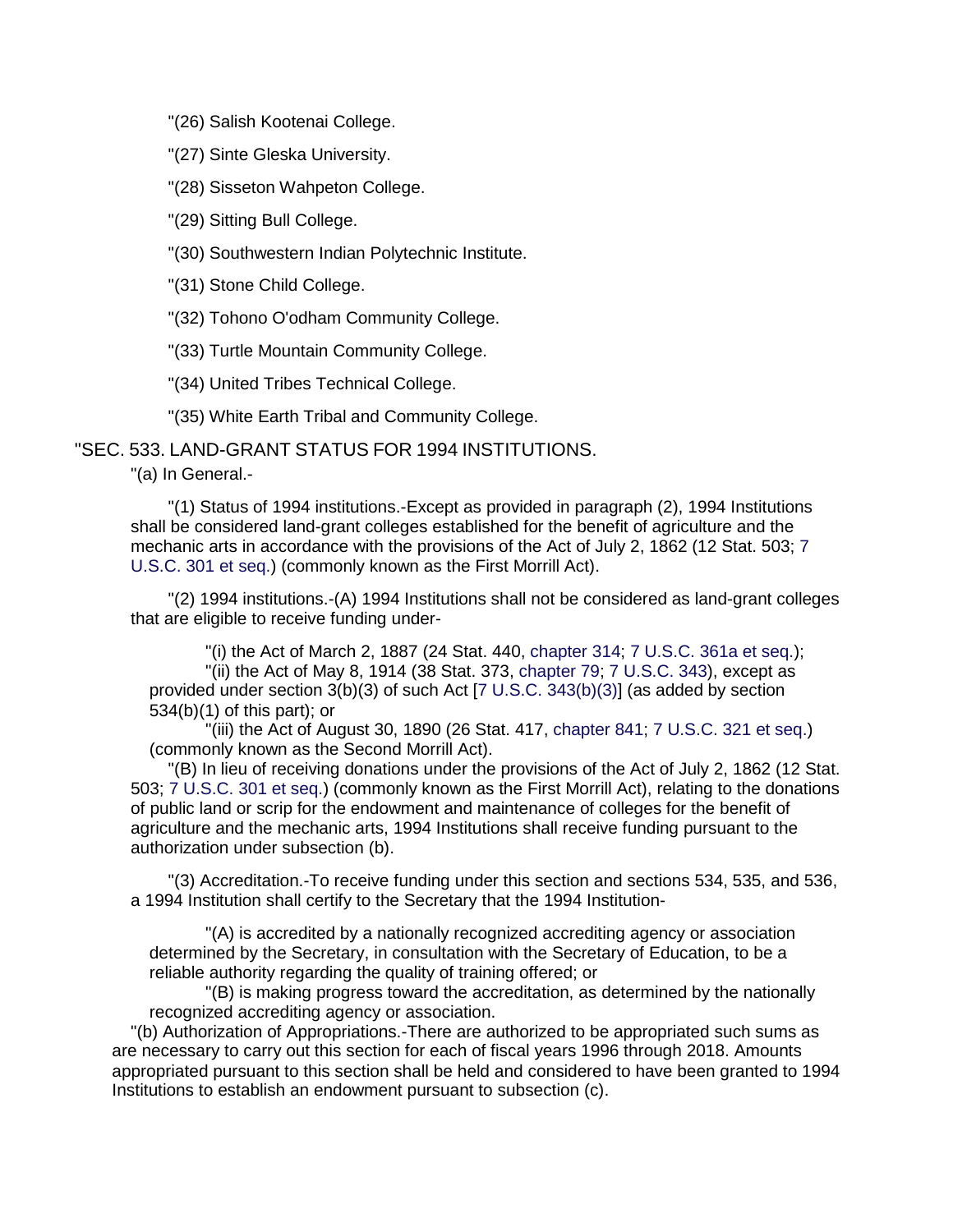"(c) Endowment.-

"(1) In general.-In accordance with this subsection, the Secretary of the Treasury shall establish a 1994 Institutions Endowment Fund (hereafter in this subsection referred to as the 'endowment fund'). The Secretary may enter into such agreements as are necessary to carry out this subsection.

"(2) Deposit to the endowment fund.-The Secretary shall deposit in the endowment fund any-

"(A) amounts made available by appropriations pursuant to subsection (b) (hereafter in this subsection referred to as the 'endowment fund corpus'); and

"(B) interest earned on the endowment fund corpus.

"(3) Investments.-The Secretary shall invest the endowment fund corpus and income in interest-bearing obligations of the United States.

"(4) Withdrawals and expenditures.-The Secretary may not make a withdrawal or expenditure from the endowment fund corpus. On the termination of each fiscal year, the Secretary shall withdraw the amount of the income from the endowment fund for the fiscal year, and after making adjustments for the cost of administering the endowment fund, distribute the adjusted income as follows:

"(A) 60 percent of the adjusted income shall be distributed among the 1994 Institutions on a pro rata basis. The proportionate share of the adjusted income received by a 1994 Institution under this subparagraph shall be based on the Indian student count (as defined in section 2(a) of the Tribally Controlled Colleges and Universities Assistance Act of 1978 (25 U.S.C. 1801(a))).

"(B) 40 percent of the adjusted income shall be distributed in equal shares to the 1994 Institutions.

"(d) Memorandum of Agreement.-Not later than January 6, 1997, the Secretary shall develop and implement a formal memorandum of agreement with the 1994 Institutions to establish programs to ensure that tribally controlled colleges and Native American communities equitably participate in Department of Agriculture employment, programs, services, and resources.

#### "SEC. 534. APPROPRIATIONS.

"(a) Authorization of Appropriations.-

"(1) In general.-For fiscal year 1996, and for each fiscal year thereafter, there are authorized to be appropriated to the Department of the Treasury an amount equal to-

"(A) \$100,000; multiplied by

"(B) the number of 1994 Institutions.

"(2) Payments.-For each fiscal year, the Secretary of the Treasury shall pay to the treasurer of each 1994 Institution an amount equal to-

"(A) the total amount made available by appropriations pursuant to paragraph (1); divided by

"(B) the number of 1994 Institutions.

"(3) Use of funds; requirements.-

"(A) In general.-Except as provided in subparagraph (B), the amounts authorized to be appropriated under this subsection shall be used in the same manner as is prescribed for colleges under the Act of August 30, 1890 (26 Stat. 417,chapter 841; 7 U.S.C. 321 et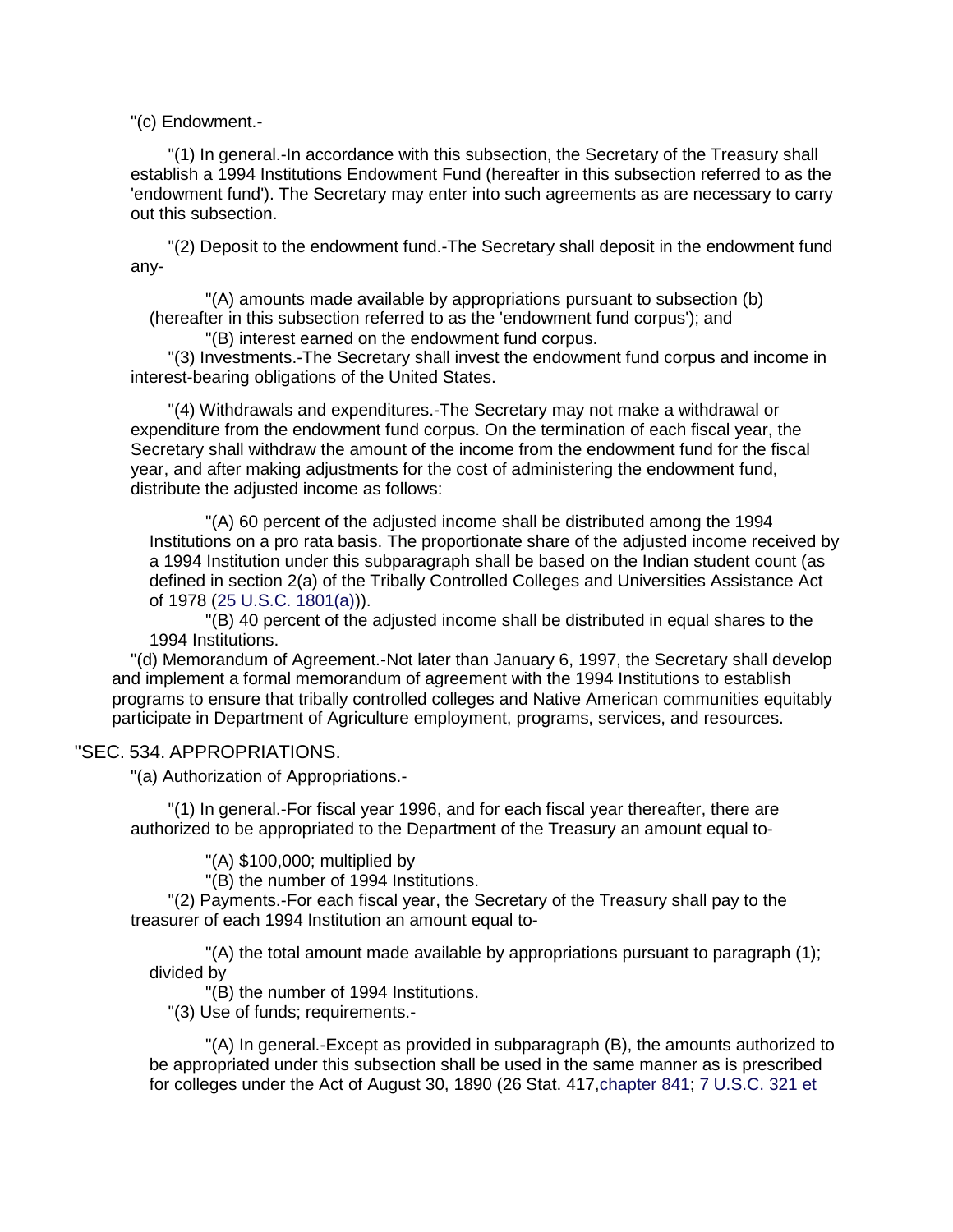seq.) (commonly known as the Second Morrill Act), and, except as otherwise provided in this subsection, the requirements of such Act shall apply to 1994 Institutions.

"(B) Redistribution.-Funds that would be paid to a 1994 Institution under paragraph (2) shall be withheld from that 1994 Institution and redistributed among the other 1994 Institutions if that 1994 Institution-

"(i) declines to accept funds under paragraph (2); or

"(ii) fails to meet the accreditation requirements under section 533(a)(3). "(b) Funding.-[Amended section 343 of this title.]

## "SEC. 535. INSTITUTIONAL CAPACITY BUILDING GRANTS.

"(a) Definitions.-As used in this section:

"(1) Federal share.-The term 'Federal share' means, with respect to a grant awarded under subsection (b), the share of the grant that is provided from Federal funds.

"(2) Non-federal share.-The term 'non-Federal share' means, with respect to a grant awarded under subsection (b), the matching funds paid with funds other than funds referred to in paragraph (1), as determined by the Secretary.

"(3) Secretary.-The term 'Secretary' means the Secretary of Agriculture.

"(b) In General.-

"(1) Institutional capacity building grants.-For each of fiscal years 1996 through 2018, the Secretary shall make two or more institutional capacity building grants to assist 1994 Institutions with constructing, acquiring, and remodeling buildings, laboratories, and other capital facilities (including fixtures and equipment) necessary to conduct instructional activities more effectively in agriculture and sciences.

"(2) Requirements for grants.-The Secretary shall make grants under this section-

"(A) on the basis of a competitive application process under which appropriate officials of 1994 Institutions may submit applications to the Secretary in such form and manner as the Secretary may prescribe; and

"(B) in such manner as to ensure geographic diversity with respect to the 1994 Institutions that are the subject of the grants.

"(3) Demonstration of need.-The Secretary shall require, as part of an application for a grant under this subsection, a demonstration of need. The Secretary may only award a grant under this subsection to an applicant that demonstrates a failure to obtain funding for a project after making a reasonable effort to otherwise obtain the funding.

"(4) Payment of non-federal share.-A grant awarded under this subsection shall be made only if the recipient of the grant pays a non-Federal share in an amount specified by the Secretary.

"(c) Authorization of Appropriations.-There are authorized to be appropriated to the Department of Agriculture to carry out this section, such sums as are necessary for each of fiscal years 2002 through 2018.

## "SEC. 536. RESEARCH GRANTS.

"(a) Research Grants Authorized.-The Secretary of Agriculture may make grants under this section, on the basis of a competitive application process (and in accordance with such regulations as the Secretary may promulgate), to a 1994 Institution to assist the Institution to